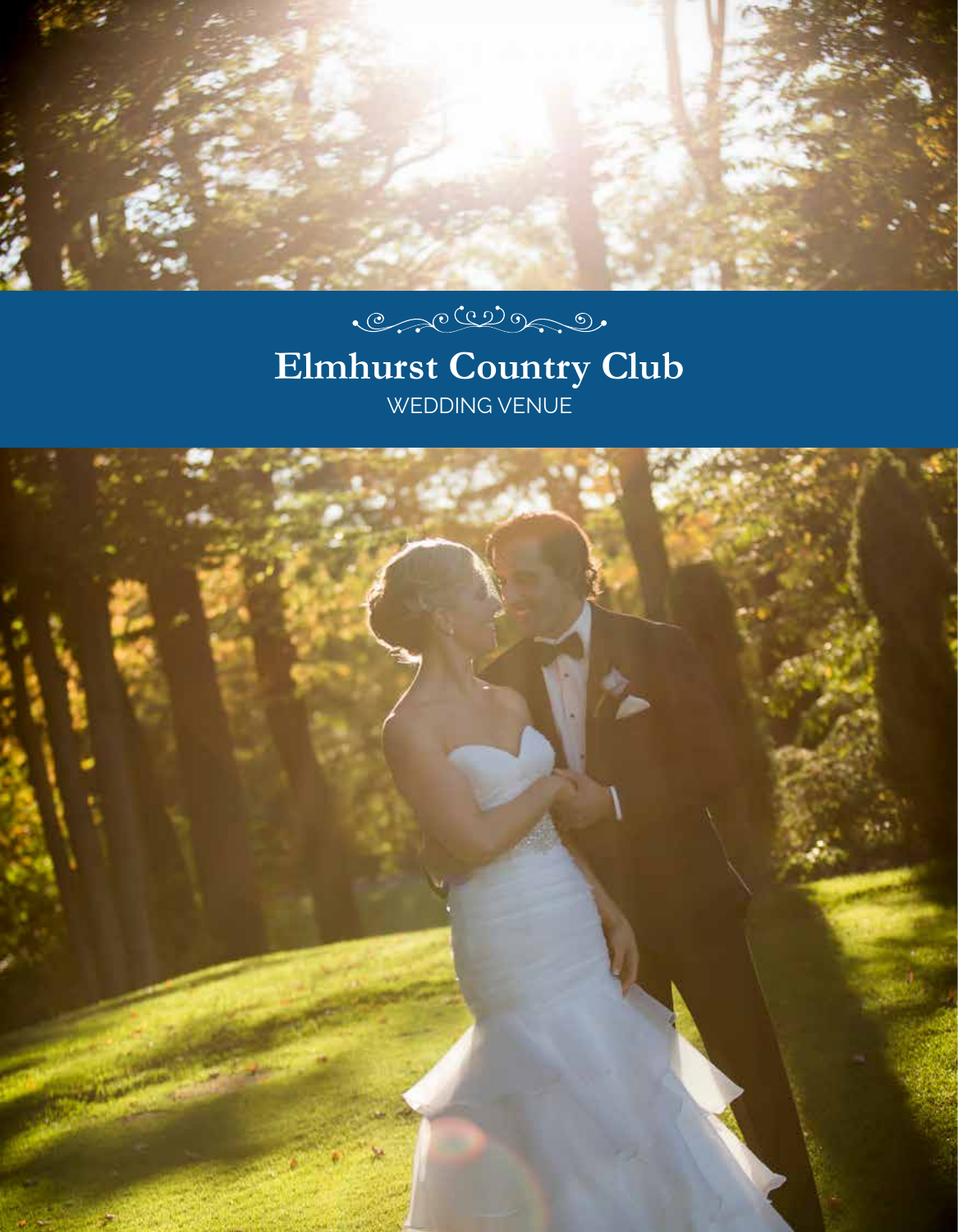# **You're Someone Special**

Every Elmhurst event is special because we put you first. We take the time to get to know you and work as a team to create a truly personalized celebration.

Our renowned chef will tempt your guests with savory and delicious menu selections while our professional staff looks after every other detail.

#### **Open to the Public**

Because we welcome both club members and nonmembers to host events, we encourage you to book early. In addition to weddings, we offer our exclusive services for Engagement Parties, Bridal Showers, Rehearsal Dinners, Family Parties, Baby Showers, Graduations, Birthdays and Corporate Events.

#### **We Invite You to Visit**

One of the first steps in planning your special event at Elmhurst Country Club is to schedule a personal tour and tasting with our Club Manager. We invite you to call or e-mail our Club manager to inquire about available dates, ask a question or schedule a visit to the Club.

#### **Chris "Skeeter" Mathewson, Clubhouse Manager** ChrisM@elmhurstcc.com

#### **Location**

Elmhurst Country Club is located just minutes from Scranton on a beautiful tree-lined country road. We are less than 2 miles from Interstate 380 with easy access to Interstates 81, 84, and 80.

 $\begin{picture}(120,15) \put(0,0){\vector(1,0){10}} \put(15,0){\vector(1,0){10}} \put(15,0){\vector(1,0){10}} \put(15,0){\vector(1,0){10}} \put(15,0){\vector(1,0){10}} \put(15,0){\vector(1,0){10}} \put(15,0){\vector(1,0){10}} \put(15,0){\vector(1,0){10}} \put(15,0){\vector(1,0){10}} \put(15,0){\vector(1,0){10}} \put(15,0){\vector(1,0){10}} \put(15,0){\vector($ 

**Elmhurst Country Club** 319 Gardner Rd Moscow, Pennsylvania 18444



**ElmhurstCountryClubWedding.com**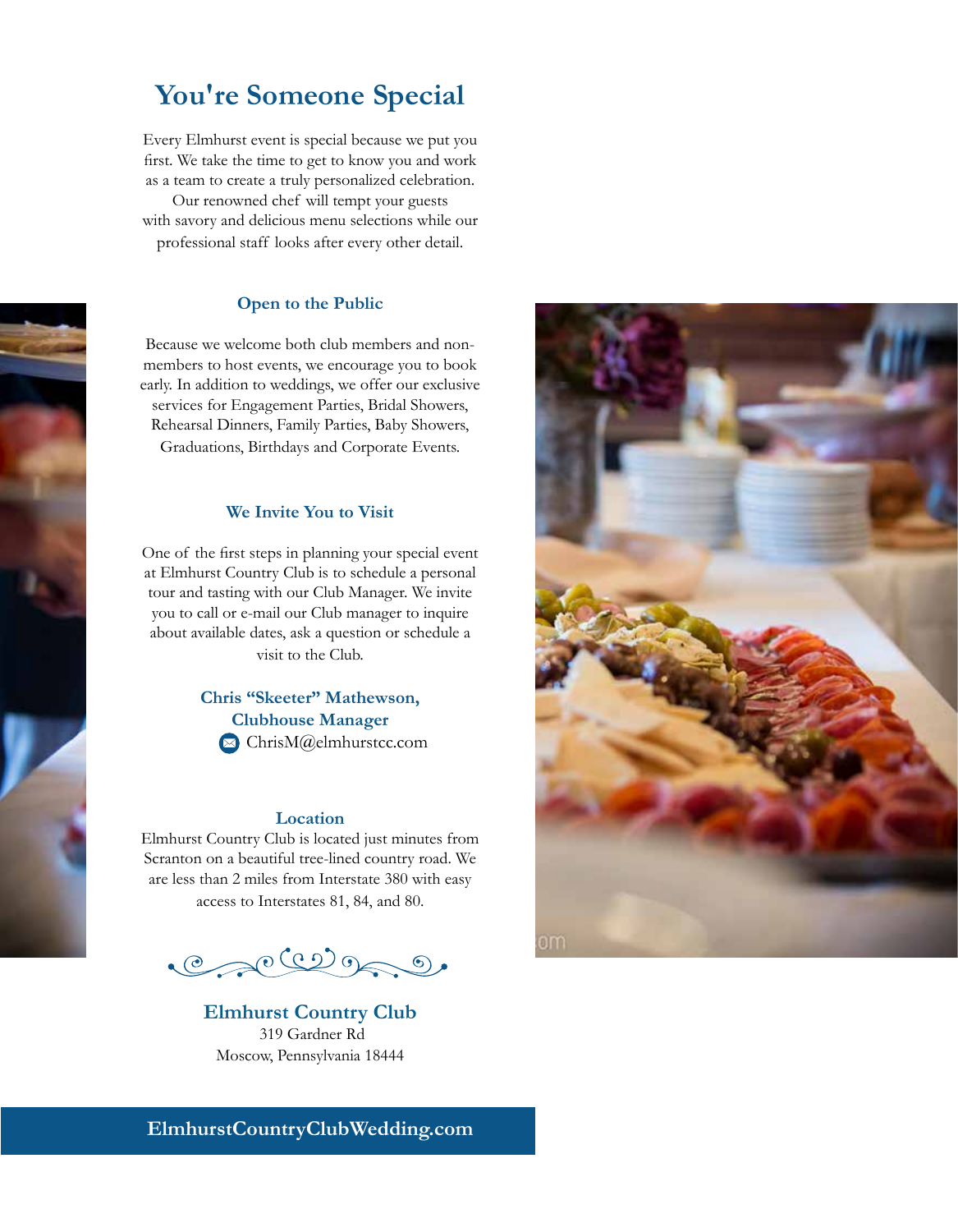

### **Our Most Popular Menu Selections**

It is with great pleasure that Elmhurst Country Club presents the following menu planning guide. Our chef and culinary staff also welcome any custom menu selections for your special event.

**3 Celebration Package The Plated** 

**\$93.00**  *per person*

**5 The Grand Buffet Package**

> **\$82.00**  *per person*

**7**<sup>th</sup><br>Bu **The Traditional Buffet Package**

> **\$57.00**  *per person*

# **Beer, Wine & Liquor Packages**

#### **Basic**

| Cocktail Hour $Only$ \$15 pp |
|------------------------------|
|                              |
| Three Hour Bar  \$22 pp      |
|                              |
| Five Hour Bar  \$29 pp       |

#### **Standard**

| Cocktail Hour Only  \$16 pp |
|-----------------------------|
|                             |
| Three Hour Bar  \$23 pp     |
| Four Hour Bar \$26 pp       |
| Five Hour Bar  \$30 pp      |

#### **Premium**

| Cocktail Hour Only  \$19 pp |
|-----------------------------|
| Two Hour Bar \$26 pp        |
| Three Hour Bar  \$32 pp     |
| Four Hour Bar  \$36 pp      |
| Five Hour Bar  \$40 pp      |

**Detailed lists of Basic, Standard and Premium options are available on page 9.**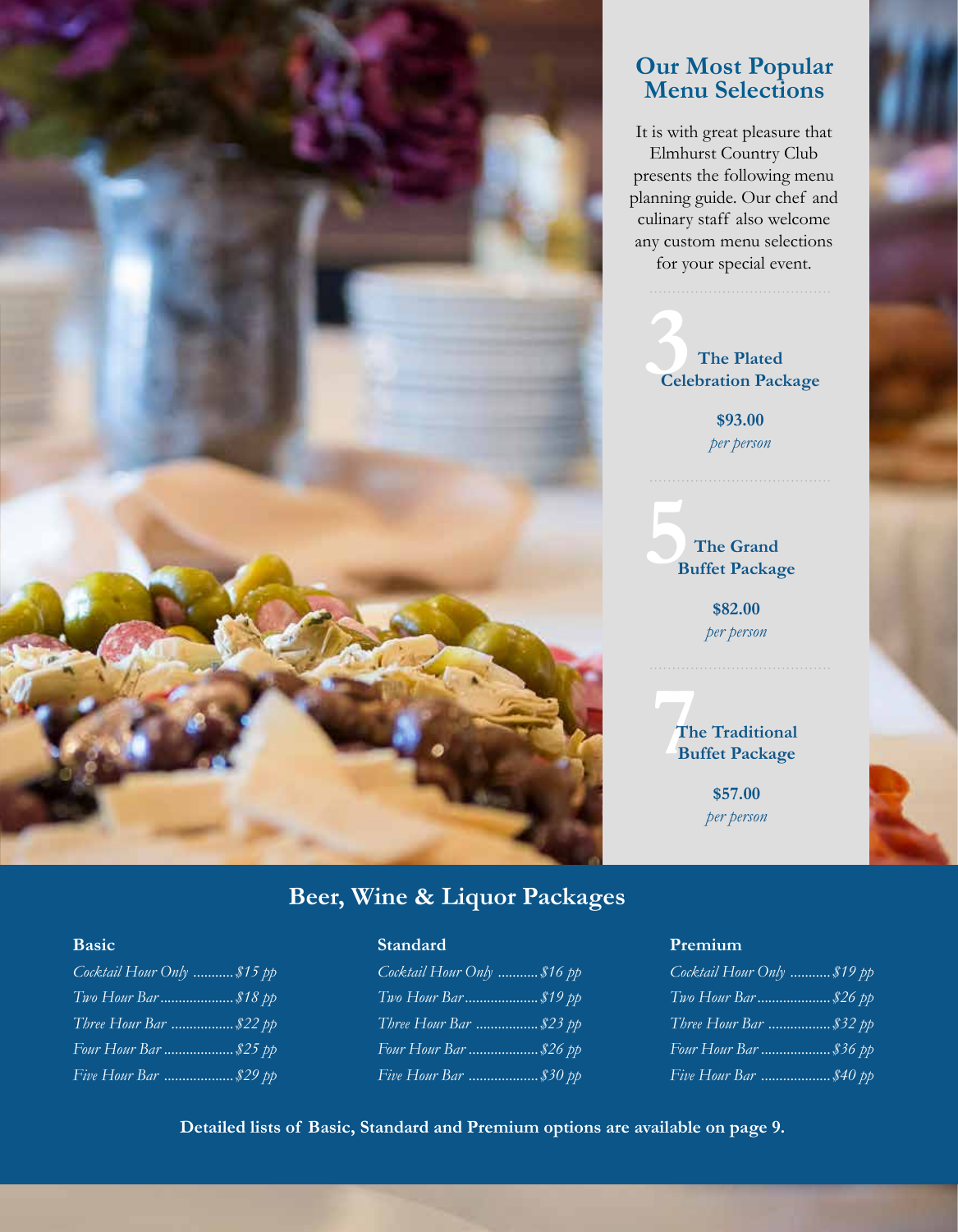# Plated Celebration \$93.00 *pp*

### **Hors D' Oeuvres Choose 4**

| $\Box$ Egg Rolls (choose 2)                  | $\Box$ Baby Shrimp with herb cheese on rye rounds |  |
|----------------------------------------------|---------------------------------------------------|--|
| $\Box$ Vegetable                             |                                                   |  |
| $\Box$ Steak & Cheese                        | $\square$ Smoked Salmon on pumpernickel rounds    |  |
| $\Box$ Pizza                                 | $\Box$ Bruschetta on Roasted Rounds               |  |
| $\Box$ Buffalo Chicken                       | $\Box$ Meatballs in a Red Sauce                   |  |
| $\Box$ Stuffed Mushrooms (choose 1)          |                                                   |  |
| $\Box$ Sausage                               | □ Fried Ravioli with Vodka Sauce                  |  |
| $\Box$ Crab                                  |                                                   |  |
| $\Box$ Sesame Chicken Bites with Sweet Mango | $\Box$ Vegetable Platter                          |  |
| dipping sauce                                | □ Charcuterie Board                               |  |
| $\Box$ Crab Cakes with Lemon or Wasabi Aioli | $\Box$ Fruit Platter                              |  |

# **Salad Choose 1**

**☐** Caesar Salad with Romaine lettuce, croutons, and Caesar dressing

**☐** Tossed Salad with mixed greens, tomatoes, onions, carrots, cucumbers, and a choice of 2 dressings

Dressing 1:\_\_\_\_\_\_\_\_\_\_\_\_\_\_\_\_\_\_\_\_\_\_\_\_\_\_\_\_ Dressing 2:\_\_\_\_\_\_\_\_\_\_\_\_\_\_\_\_\_\_\_\_\_\_\_\_\_\_\_\_\_\_\_\_\_\_\_\_

**□** Strawberry Fields Salad with mixed greens, candied walnuts, goat cheese, and a poppy seed dressing

**☐** Misto Salad - mixed greens, blue cheese crumbles, candied walnuts, craisins, & orange cognac dressing

**☐** Caprese Salad

### **Entrée Choose 3**

*Package includes rolls & butter* 

- **☐** Stuffed Saltimbocca Chicken Breast topped with Mushroom Marsala Sauce
- **☐** Slow Roasted Prime Rib of Beef (12 oz.)
- **☐** Marinated Swordfish topped with Roasted Tomato Relish
- **☐** Pan Seared Sea Bass with a Citrus Beurre Blanc Sauce *(market price)*
- **☐** Grilled French Pork Chop
- **☐** Grilled Pork Mignon *(market price)*
- **☐** Grilled New York Strip *(market price)*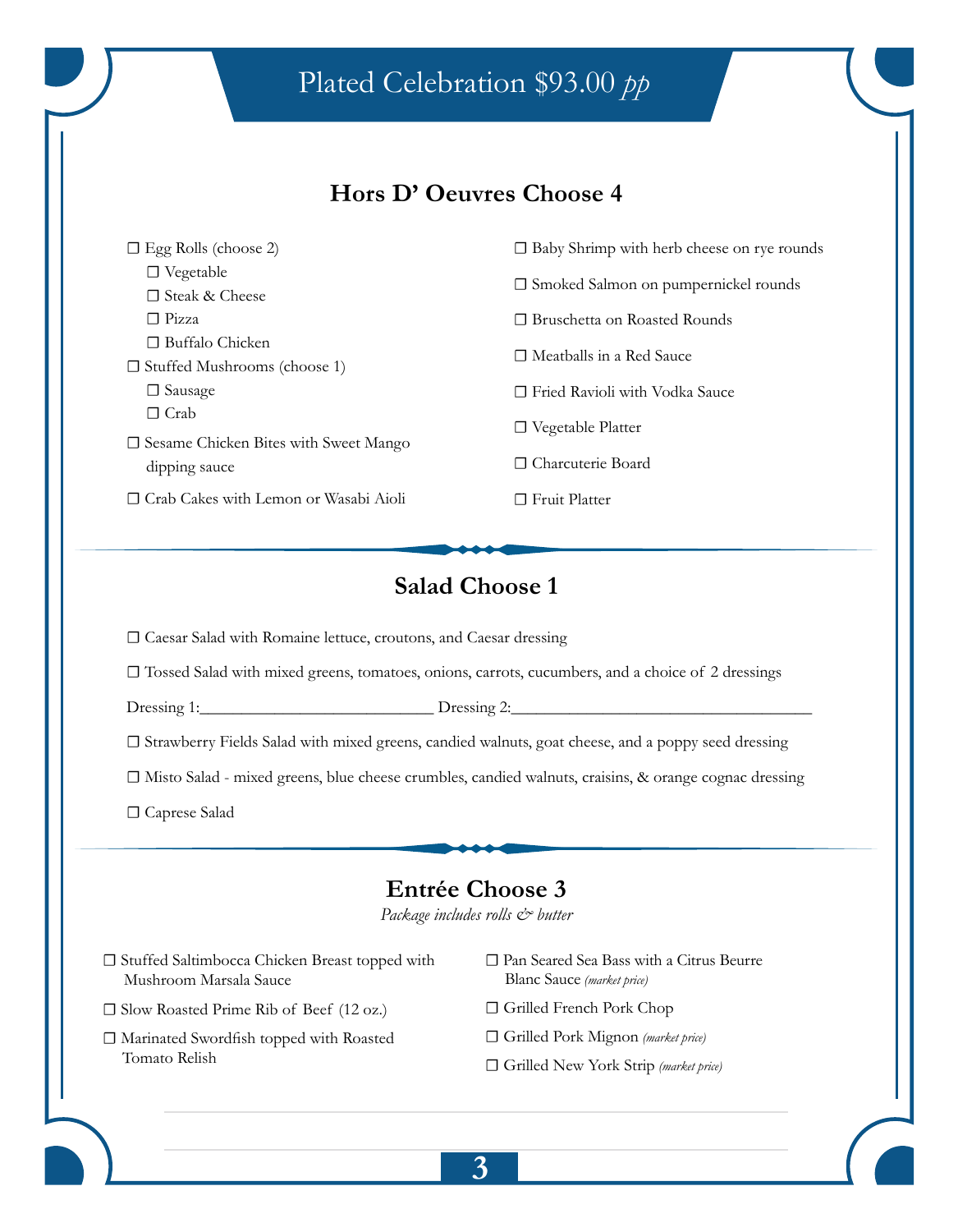Plated Celebration \$93.00 *pp continued*

# **Vegetable Choose 1**

**☐** Green Beans Almondine **☐** Honey Glazed Carrots **☐** Asparagus **☐** Assorted Medley

### **Potato Choose 1**

**☐** Garlic Smashed **☐** Roasted Red Skinned **☐** Scalloped **☐** Baked

## **Carving Stations**

*\$6 upcharge per person* 

**☐** Top Sirloin Roast Beef with Horseradish Sauce & Au Jus

**☐** Prime Rib Roast *(market price)* Herb Crusted, Natural Jus, Horseradish Aioli

**☐** Beef Tenderloin *(market price)*

**☐** Glazed Ham with Stone Ground Mustard, Pineapple, & Horseradish Aioli

**☐** Roasted Turkey Breast with Pan Gravy, Cranberry Aioli, & Rolls

**☐** Roasted Loin of Pork with Thyme Gravy

### **Dessert Choose 1**

**☐** Strawberry Shortcake **☐** Crème Brule **☐** Rice Pudding

*Bread & butter, water, coffee, & tea included. \$93.00 per guest does not include 6% PA sales tax or 20% service charge.*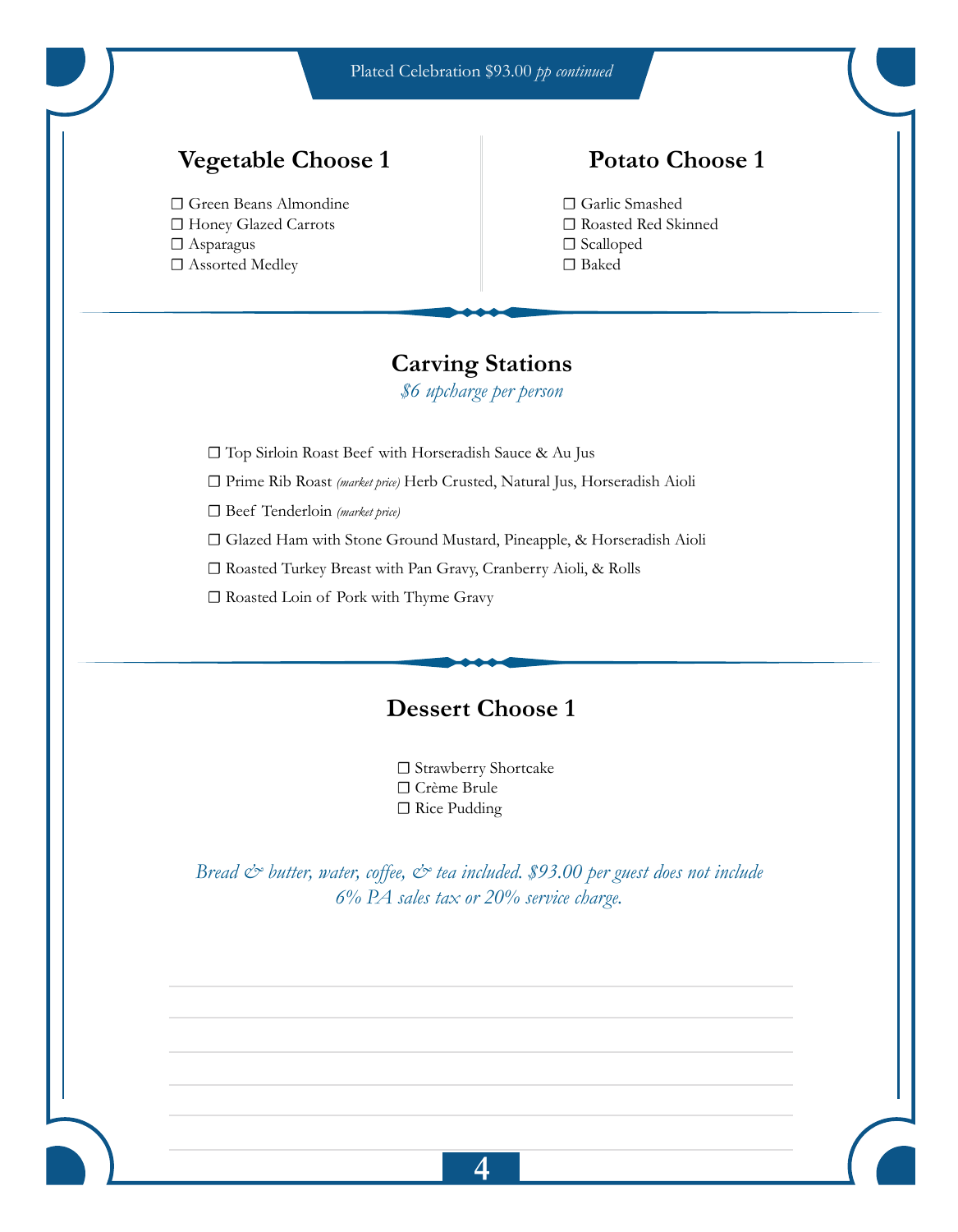# The Grand Buffet \$82.00 *pp*

### **Hors D' Oeuvres Choose 4**

| $\Box$ Egg Rolls (choose 2)                                                     | Fried Ravioli in Vodka Sauce<br>$\perp$                  |
|---------------------------------------------------------------------------------|----------------------------------------------------------|
| $\Box$ Vegetable<br>$\Box$ Steak & Cheese                                       | Buffalo Chicken Skewers with Bleu Cheese<br>$\mathsf{L}$ |
| $\Box$ Pizza                                                                    | Dipping Sauce                                            |
| $\Box$ Buffalo Chicken<br>$\Box$ Stuffed Mushrooms (choose 1)                   | $\Box$ Bruschetta on Roasted Rounds                      |
|                                                                                 |                                                          |
| $\Box$ Sausage                                                                  | $\Box$ Meatballs in a Red Sauce                          |
| $\Box$ Crab<br>$\square$ Sesame Chicken Bites with Sweet Mango<br>dipping sauce | $\Box$ Vegetable Platter                                 |
|                                                                                 | $\sqcap$ Cheese Platter                                  |
| $\Box$ Crab Cakes with Lemon or Wasabi Aioli                                    | <b>Fruit Platter</b>                                     |
|                                                                                 |                                                          |

# **Salad Choose 1**

**☐** Caesar Salad with Romaine lettuce, croutons, and Caesar dressing

**☐** Tossed salad with mixed greens, tomatoes, onions, carrots, cucumbers, and a choice of 2 dressings

Dressing 1:\_\_\_\_\_\_\_\_\_\_\_\_\_\_\_\_\_\_\_\_\_\_\_\_\_\_\_\_ Dressing 2:\_\_\_\_\_\_\_\_\_\_\_\_\_\_\_\_\_\_\_\_\_\_\_\_\_\_\_\_\_\_\_\_\_\_\_\_

**☐** Caprese salad

# **Entrée Choose 2**

*Package includes rolls & butter*

- **☐** Chicken Milanese
- **☐** Chicken Picatta
- **☐** Chicken Marsala
- **☐** Roasted Pork Loin with a Port Wine Demi Glaze Sauce
- **☐** Filet of Sole in a White Wine Sauce
- **☐** Roasted Top Round with a Mushroom Madeira Sauce
- **☐** Atlantic Salmon in a Hollandaise Sauce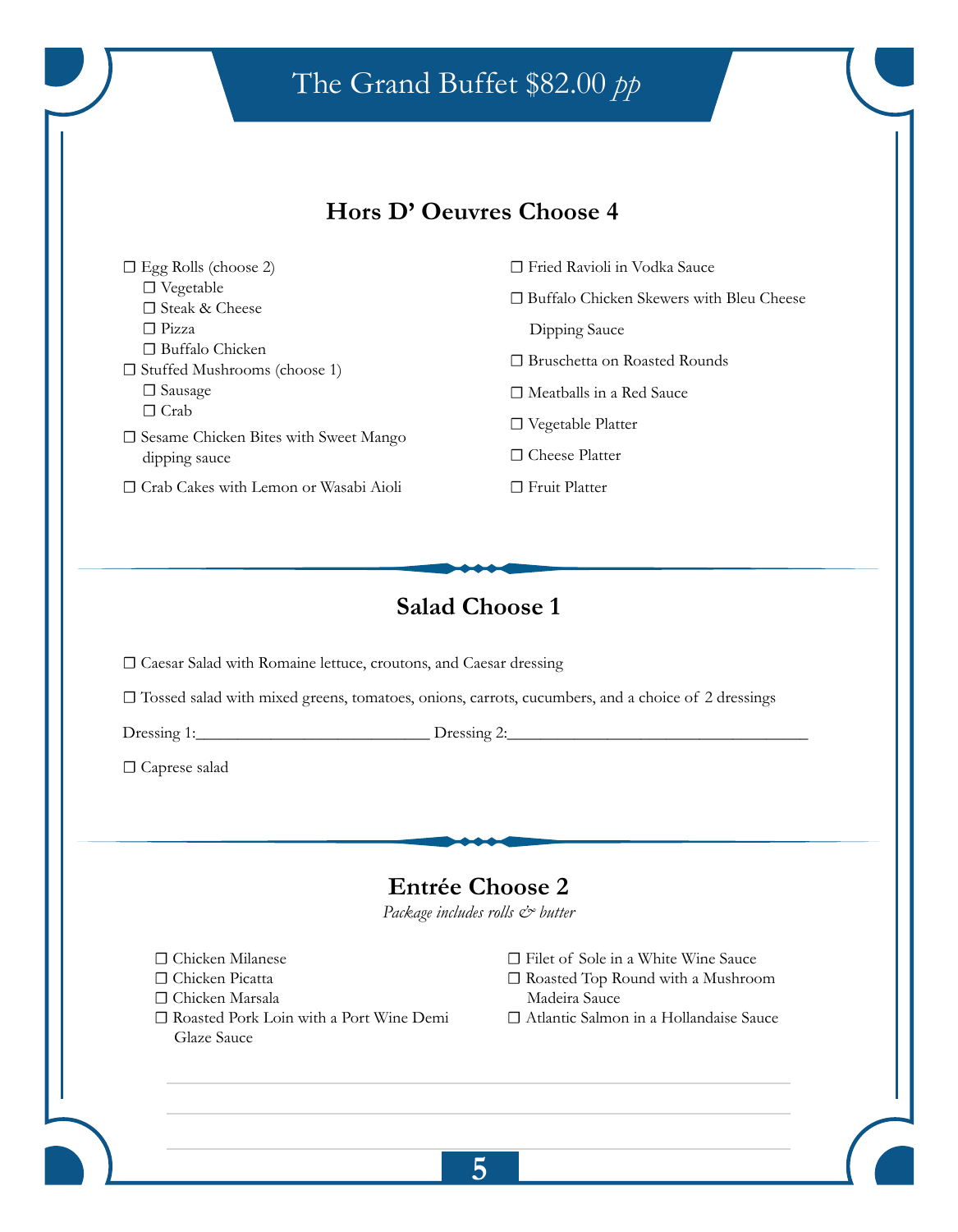The Grand Buffet \$82.00 *pp continued*

### **Vegetable Choose 1**

**☐** Green Beans Almondine **☐** Honey Glazed Carrots □ Assorted Medley

### **Potato Choose 1**



### **Pasta Choose 1**

**☐** Marinara **☐** Vodka **☐** Basil Pesto **☐** Alfredo

### **Carving Stations**

*\$6 upcharge per person* 

**☐** Top Sirloin Roast Beef with Horseradish Sauce & Au Jus

**☐** Prime Rib Roast *(market price)* Herb Crusted, Natural Jus, Horseradish Aioli

**☐** Beef Tenderloin *(market price)*

**☐** Glazed Ham with Stone Ground Mustard, Pineapple, & Horseradish Aioli

**☐** Roasted Turkey Breast with Pan Gravy, Cranberry Aioli, & Rolls

**☐** Roasted Loin of Pork with Thyme Gravy

## **Dessert Choose 1**

**☐** Strawberry Shortcake **☐** Chocolate Cake **☐** Rice Pudding

*Bread & butter, water, coffee, & tea included. \$82.00 per guest does not include 6% PA sales tax or 20% service charge.*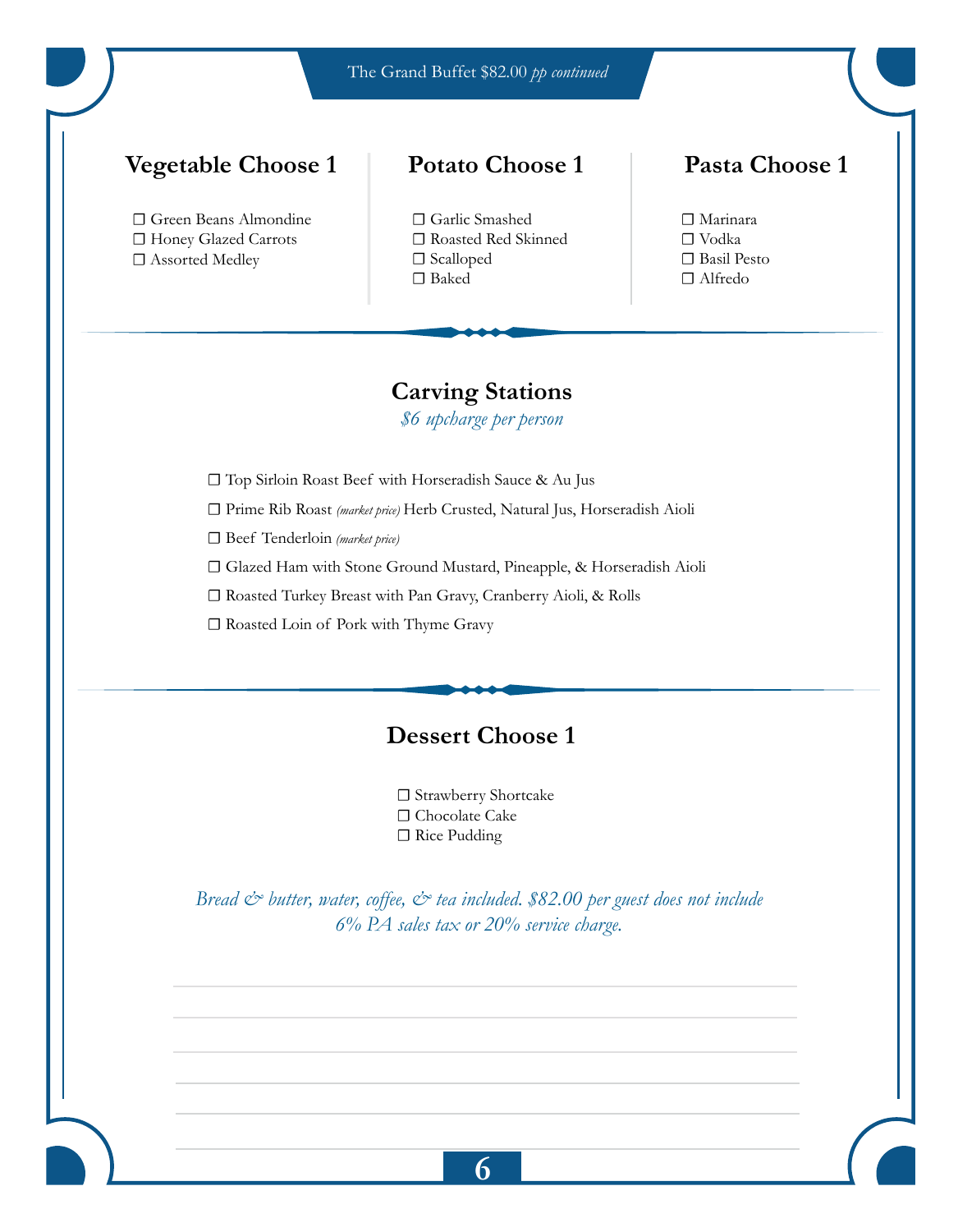# **Hors D' Oeuvres Choose 2**

**☐** Egg Rolls (choose 2) **☐** Vegetable **☐** Steak & Cheese **☐** Pizza **☐** Buffalo Chicken **☐** Stuffed Mushrooms (choose 1) **☐** Sausage **☐** Crab

**□** Sesame Chicken Bites with Sweet Mango dipping sauce

**☐** Crab Cakes with Lemon or Wasabi Aioli

**□** Bruschetta on Roasted Rounds

**☐** Meatballs in a Red Sauce

# **Salad Choose 1**

**☐** Caesar Salad with Romaine lettuce, croutons, and Caesar dressing

**☐** Tossed Salad with mixed greens, tomatoes, onions, carrots, cucumbers, and a choice of 2 dressings

Dressing 1:\_\_\_\_\_\_\_\_\_\_\_\_\_\_\_\_\_\_\_\_\_\_\_\_\_\_\_\_ Dressing 2:\_\_\_\_\_\_\_\_\_\_\_\_\_\_\_\_\_\_\_\_\_\_\_\_\_\_\_\_\_\_\_\_\_\_\_\_

**☐** Caprese Salad

# **Entrée Choose 2**

*Package includes rolls & butter* 

- **☐** Chicken Marsala
- **☐** Chicken Picatta
- **☐** Chicken Strips Butter/Garlic
- **☐** Roasted Pork Loin
- **☐** Roasted Top Round
- **☐** Filet of Sole
- **☐** Filet of Salmon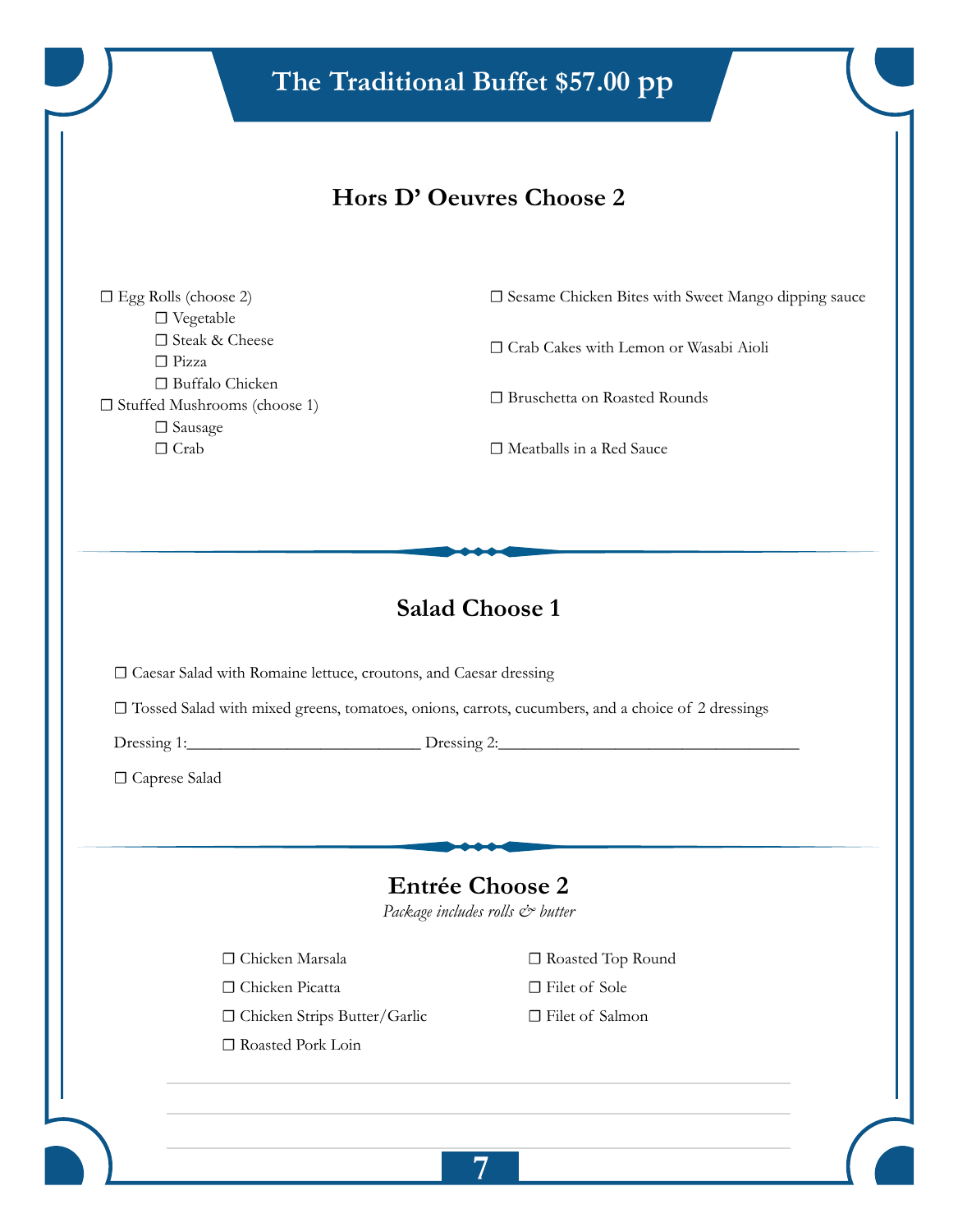**The Traditional Buffet \$57.00 pp continued**

### **Vegetable Choose 1**

**☐** Green Beans Almondine **☐** Honey Glazed Carrots **☐** Assorted Medley

# **Potato Choose 1**

**☐** Garlic Smashed **☐** Roasted Red Skinned **☐** Scalloped

# **Pasta Choose 1**

**☐** Vodka **☐** Marinara **☐** Basil Pesto **☐** Alfredo

**Carving Stations** *\$6 upcharge per person* 

**☐** Top Sirloin Roast Beef with Horseradish Sauce & Au Jus

**☐** Prime Rib Roast *(market price)* Herb Crusted, Natural Jus, Horseradish Aioli

**☐** Beef Tenderloin *(market price)*

**☐** Glazed Ham with Stone Ground Mustard, Pineapple, & Horseradish Aioli

**☐** Roasted Turkey Breast with Pan Gravy, Cranberry Aioli, & Rolls

**☐** Roasted Loin of Pork with Thyme Gravy

### **Dessert Choose 1**



*Bread & butter, water, coffee, & tea included. \$57.00 per guest does not include 6% PA sales tax or 20% service charge.*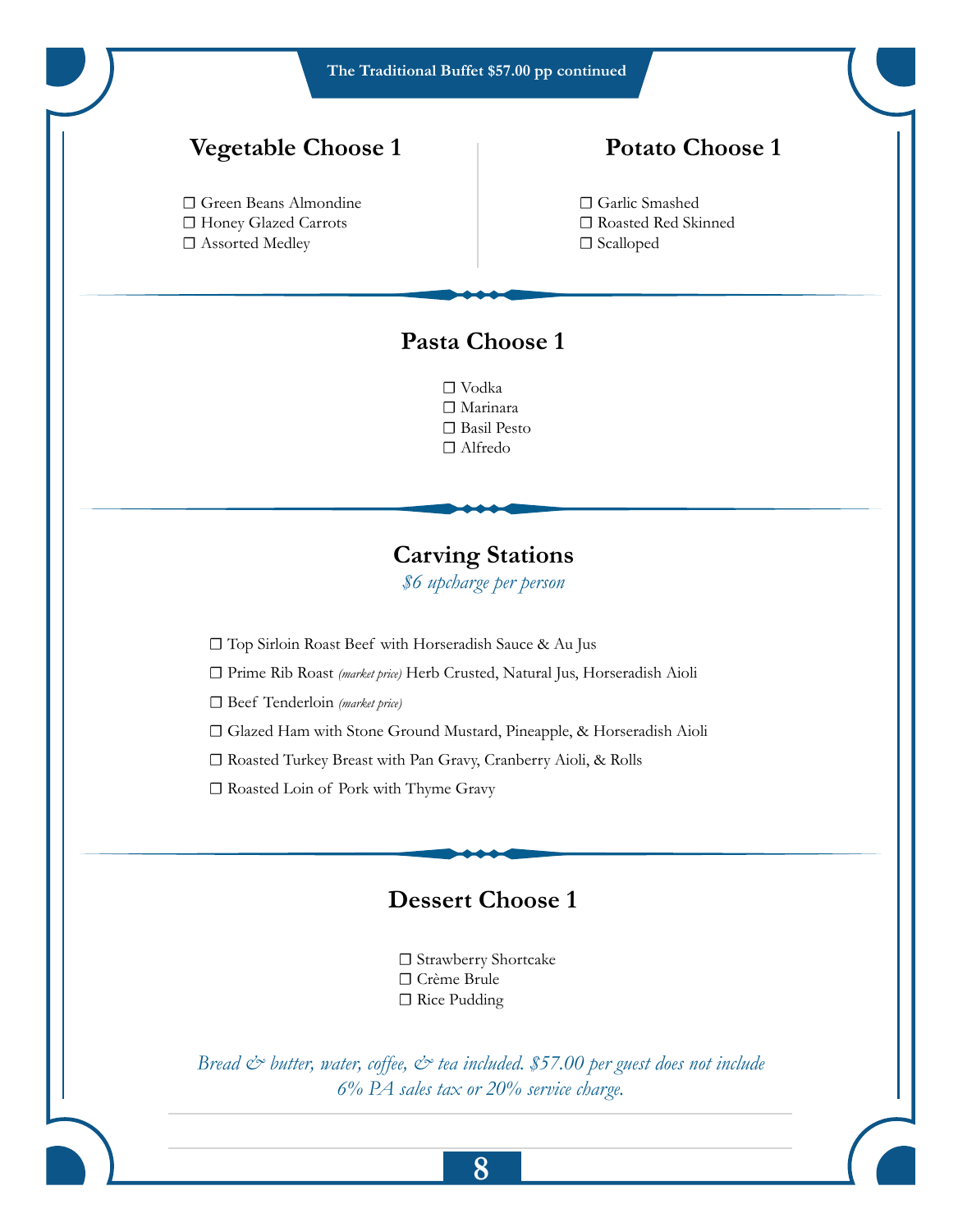# **Beer, Wine & Liquor**

### **Basic**

| т<br>c |  |
|--------|--|

| Cocktail Hour Only \$15 pp |
|----------------------------|
| Two Hour Bar\$18 pp        |
|                            |
| Three Hour Bar \$22 pp     |
| Four Hour Bar \$25 pp      |
| Five Hour Bar \$29 pp      |

#### **House Wines ~Woodbridge~**

- Chardonnay
- **Moscato**
- Pinot Grigio
- Sauvignon Blanc
- White Zinfindel
- Reisling
- Cabernet
- Merlot
- Cavit Pinot Noir

### **Domestic Beers**

- Budweiser
- Bud Light
- Coors Light
- Michelob Ultra
- Miller Light
	- Yuengling Lager

# **Liquor**

- Bankers Club Vodka, Gin, Whiskey
- Old Crow Bourbon
- Grants Scotch
- DeKuyper Peach Schnapps
- Jaquins Rum, Amaretto, Sloe Gin
- Montezuma Tequila

# **Standard**

#### **Moscato** Pinot Grigio Sauvignon Blanc White Zinfindel • Cabernet • Merlot • Cavit Pinot Noir **Domestic Beers Budweiser** • Bud Light • Coors Light Michelob Ultra Miller Light Yuengling Lager • Montezuma Tequila • Gin: Gordons, Banker's Club • Rum: Bacardi, Captain Morgan, Malibu • DE Kuyper: Peach Schnapps, Melon Liquor • Whiskey: Southern Comfort, Seagram's 7, Windsor • Vodka: Stoli, Absolute, & Firefly Sweet Tea Pricing Cocktail Hour Only ...... \$16 pp Two Hour Bar................. \$19 pp Three Hour Bar ............. \$23 pp Four Hour Bar ............... \$26 pp Five Hour Bar ................ \$30 pp **Premium House Wines ~Woodbridge~ Liquor**

#### Pricing

| Cocktail Hour Only \$19 pp |
|----------------------------|
| Two Hour Bar\$26 pp        |
| Three Hour Bar \$32 pp     |
| Four Hour Bar \$36 pp      |

### Five Hour Bar ................ \$40 pp

**House Wines ~Woodbridge~**

#### • Chardonnay • Reisling

# • Chardonnay

- **Moscato**
- Pinot Grigio
- Sauvignon Blanc
- White Zinfindel

# **Domestic Beers**

- Budweiser
- Bud Light
- Coors Light

# **Imported Beers**

- Corona
	- Corona Light
- Heineken
- Reisling
- Cabernet
- Merlot
- Cavit Pinot Noir
- - Michelob Ultra
	- Miller Light
	- Yuengling Lager

• Amstel Dos Equis

• Heineken Light

• Amaretto, Kahula

**Liquor** Scotch: Grants

- Tequila: Jose Cuervo
- Gin: Bombay, Tangueray
- Scotch: Dewars, Johnny Walker Red
- Rum: Bacardi, Captain Morgan, Malibu
- Vodka: Ketel One, Stoli (Blueberry, Orange, Raspberry), Tito's
- DE Kuyper: Peach Schnapps, Watermelon Pucker, Apple Pucker
- Whiskey: Southern Comfort, Jack Daniels, Seagram's VO, Canadian Club

**9**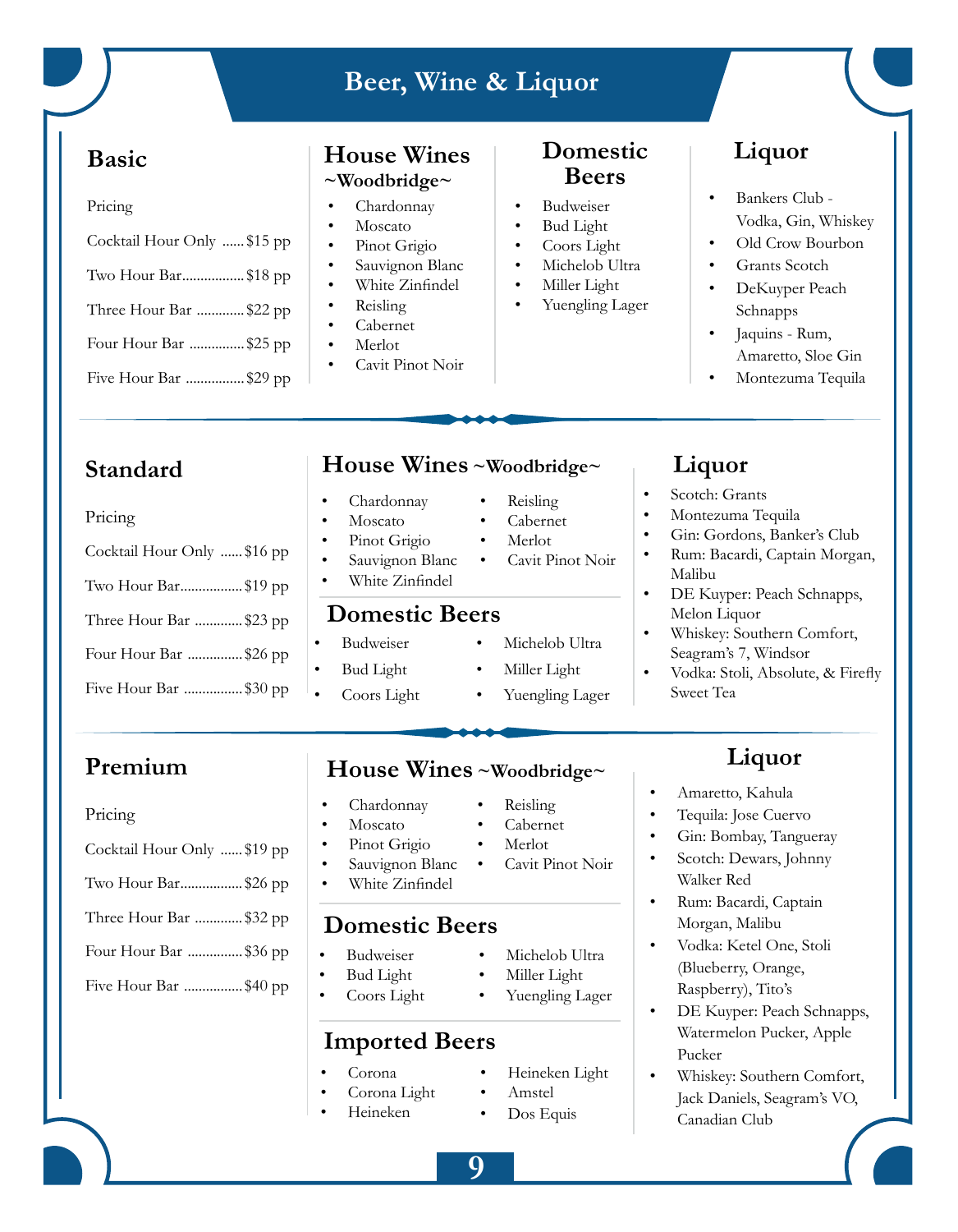### General Information

#### **Capacity**

We welcome all events up to 180 guests, including Engagement Parties, Bridal Showers, Rehearsal Dinners, Wedding Ceremonies, Wedding Receptions, Family Parties, Baby Showers, Graduations, Birthdays and Corporate Events.

#### Menu Selections

A final attendance count is required ten (10) days prior to your event. If your attendance falls below the guarantee, the host is responsible for the number guaranteed. When choosing more than one (1) entrée we must have the final count for each.

#### Billing and Credit Arrangements

Elmhurst Country Club will honor a tentative booking for ten (10) days. A non-refundable deposit of \$500.00 is required by Elmhurst Country Club. We require full payment on or before the special event. The Elmhurst Country Club office is open from 9:00 AM to 5:00 PM, Monday through Friday. Evening or weekend appointments are available by calling the club at 570-842-7691.

#### Signs and Displays

Pre-approved signage is permitted in private function areas only. No signs are permitted in the foyer or other areas of Elmhurst Country Club. Elmhurst Country Club is smoke–free.

#### Special Menu

Elmhurst Country Club will prepare special menus to meet your needs. Contact us for more information 570-842-7691.

#### Service Charge

A 20% service charge is applied on the total food and beverage charges, plus a 6% Pennsylvania state tax is applied to all food.

#### **Elmhurst Country Club** 319 Gardner Road, Moscow, PA 18444